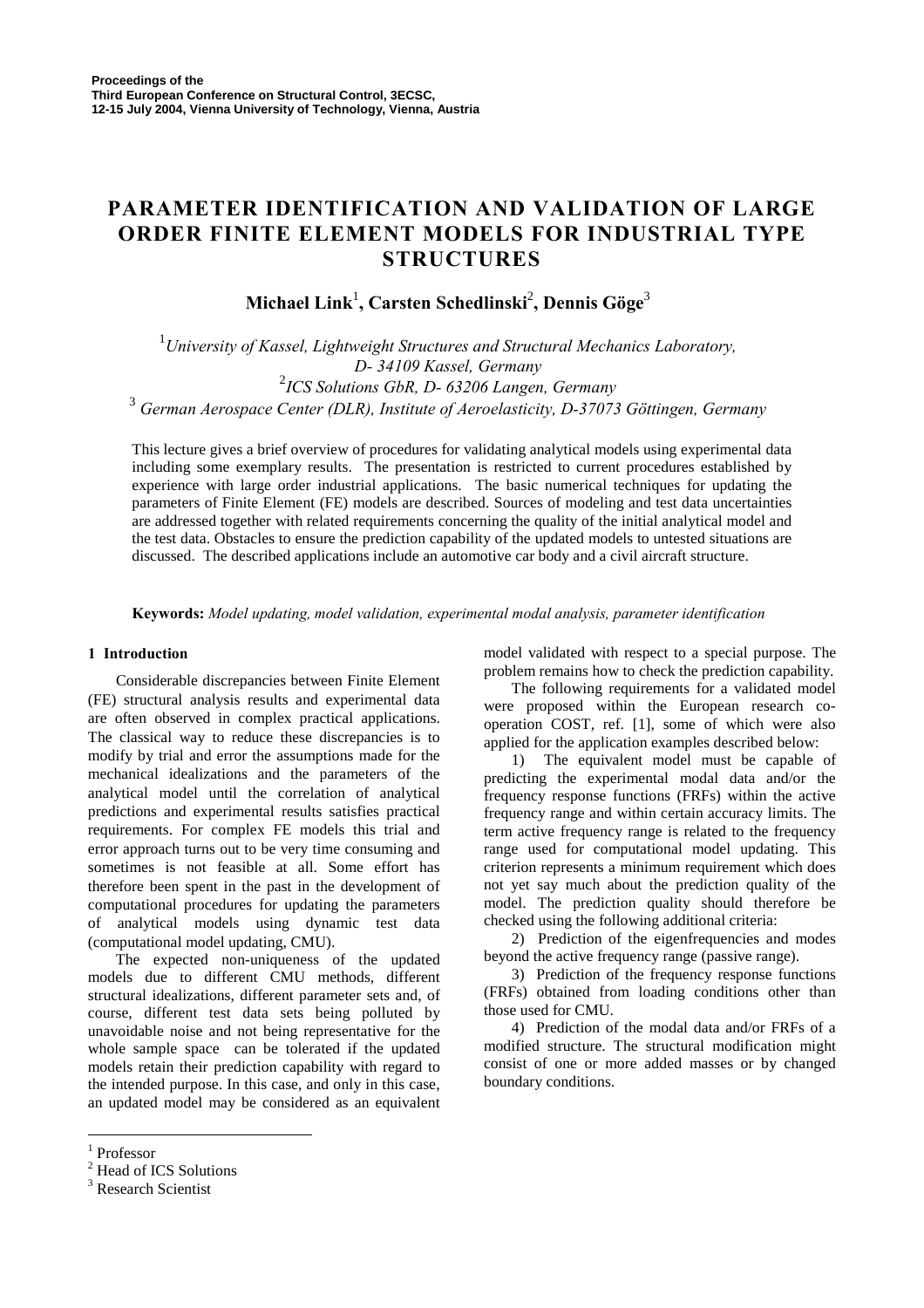In this lecture a brief overview of methods and results of using computational optimization techniques to update the parameters of large order FE models is presented together with assessments of the model validity depending on the final utilization purpose. The described applications include the results of an automotive car body and a civil aircraft structure.

#### **2 Theoretical Background**

Computational model updating (CMU) procedures are aimed at fitting selected model parameters such that the test/analysis deviations (residuals) are minimised. The residuals  $\Delta z = z_T - z(p)$  ( $z_T =$  test data vector,  $z(p) =$ : corresponding analytical data vector) usually depend in a non-linear way on the parameters. Thus the minimization problem is also non-linear and must be solved iteratively. One way is to use the classical sensitivity approach (e.g. references [2-4]) where the analytical data vector is linearised by a Taylor series expansion truncated after the first term which leads to:

$$
\Delta z = \Delta z_0 - G_0 \Delta p \tag{1}
$$

with

 $\Delta p = p - p_0$  design parameter changes,

**p**<sub>0</sub> design parameter vector at linearization point (index "0"),

 $\Delta z_0 = z_T - z(p_0)$  test/analysis differences at linearization point, for example, the differences between eigenfrequencies, mode shapes or frequency responses,

 $G_0 = \partial z / \partial p \big|_{p=p_0}$  sensitivity matrix at linearization point.

The desired model parameter changes ∆**p** are obtained by minimizing the following objective function J with respect to the parameter changes ∆**p** :

$$
J(\Delta \mathbf{p}) = \Delta \mathbf{z}^T \mathbf{W} \Delta \mathbf{z} + \Delta \mathbf{p}^T \mathbf{W}_p \Delta \mathbf{p} \to \min
$$
 (2)

where **W** and  $W_p$  are weighting matrices. The second term in equation (2) is used to constrain the parameter variation. The minimization condition  $\partial J / \partial \Delta p = 0$  yields the linear equation system (3) which has to be solved with respect to the vector of parameter changes  $\Delta p = p - p_0$  at the linearization point.

$$
\left(\mathbf{G}_0^T \mathbf{W} \mathbf{G}_0 + \mathbf{W}_p\right) \Delta \mathbf{p} = \mathbf{G}_0^T \mathbf{W} \Delta \mathbf{z}_0 \tag{3}
$$

The iterative numerical procedure starts from nominal parameter values which are updated after each iteration step:  $\mathbf{p}_0 \Rightarrow \mathbf{p}_0 + \Delta \mathbf{p}$ . The parameter vector  $\mathbf{p}_0$ from the previous iteration step represents the linearization point. Depending on the choice of the residuals used in the objective function the sensitivity matrix may include the sensitivities  $\partial \lambda / \partial p_i$  ( $\lambda$  = vector of eigenvalues),  $\frac{\partial \phi}{\partial p_i}$  ( $\phi$  = mode shapes),  $\frac{\partial \mathbf{u}}{\partial p_i}$  ( **u** = vector of frequency responses) or other residuals with respect to the i-th parameter pi.

For  $W_p = 0$ , equation (3) represents a standard weighted least squares problem.

The above minimization procedure requires a parameterization of the model with respect to the stiffness, mass and damping parameters, **p** , in the equation of motion,

$$
(-\omega^2 \mathbf{M}(\mathbf{p}) + j\omega \mathbf{D}(\mathbf{p}) + \mathbf{K}(\mathbf{p})\,\mathbf{u} = \mathbf{F} \tag{4}
$$

 $(j = \sqrt{-1}, \omega =$  excitation frequency,  $\mathbf{u} =$  complex frequency response vector and  $\mathbf{F}$  = excitation force vector).

The vector **p** contains the unknown correction parameters addressing the uncertain parameters of the stiffness matrix **K**, the mass matrix **M**, and the damping matrix **D**. The type and the location of these parameters must be specified by the user which, for complex practical applications, often turns out to be a bigger problem than calculating their values by numerical procedures. The sensitivities can directly be calculated by finite differences in each iteration step, for example by:

$$
\frac{\partial \lambda}{\partial p_i} = \left( \frac{\lambda (p_i + \varepsilon p_i) - \lambda (p_i)}{\varepsilon} \right) / \varepsilon p_i
$$
\n
$$
\dots \text{others...} \tag{5}
$$

 $(\varepsilon = \text{small perturbation number}, i = 1,..., np = no.$  of parameters to be updated).

This formulation allows for updating geometrical shape parameters like grid point locations and even the FE mesh density, ref. [5]. Non- linear model parameters can also be updated as was shown in refs. [6]. In this case the non- linear time domain equation of motion was transformed to the frequency domain by using the harmonic balance theory which leads to the form

$$
[-\omega^2 \mathbf{M} + j(\omega \mathbf{D} + \mathbf{D}^{NL}(u)) + \mathbf{K} + \mathbf{K}^{NL}(u)] \mathbf{u} = \mathbf{F} \ . (6)
$$

where  $\mathbf{D}^{NL}(u)$  and  $\mathbf{K}^{NL}(u)$  represent non- linear terms depending on the displacement amplitudes.

The variance of the test data can be taken into account by proper assumptions for the weighting matrix **W** in eq.(2). It can be shown by linear statistical analysis that the covariance matrix of the parameter estimate is related to the covariance matrix of the test data vector by

$$
cov(\Delta p) = G^{+} cov(\mathbf{z}_{T}) G^{+T}
$$
 (7)

where  $G^+$  denotes the pseudo inverse of the sensitivity matrix. This equation illustrates the importance of the condition of the sensitivity matrix which governs the covariance of the parameter estimate. The condition of the sensitivity matrix is governed by the type and the number of parameters selected for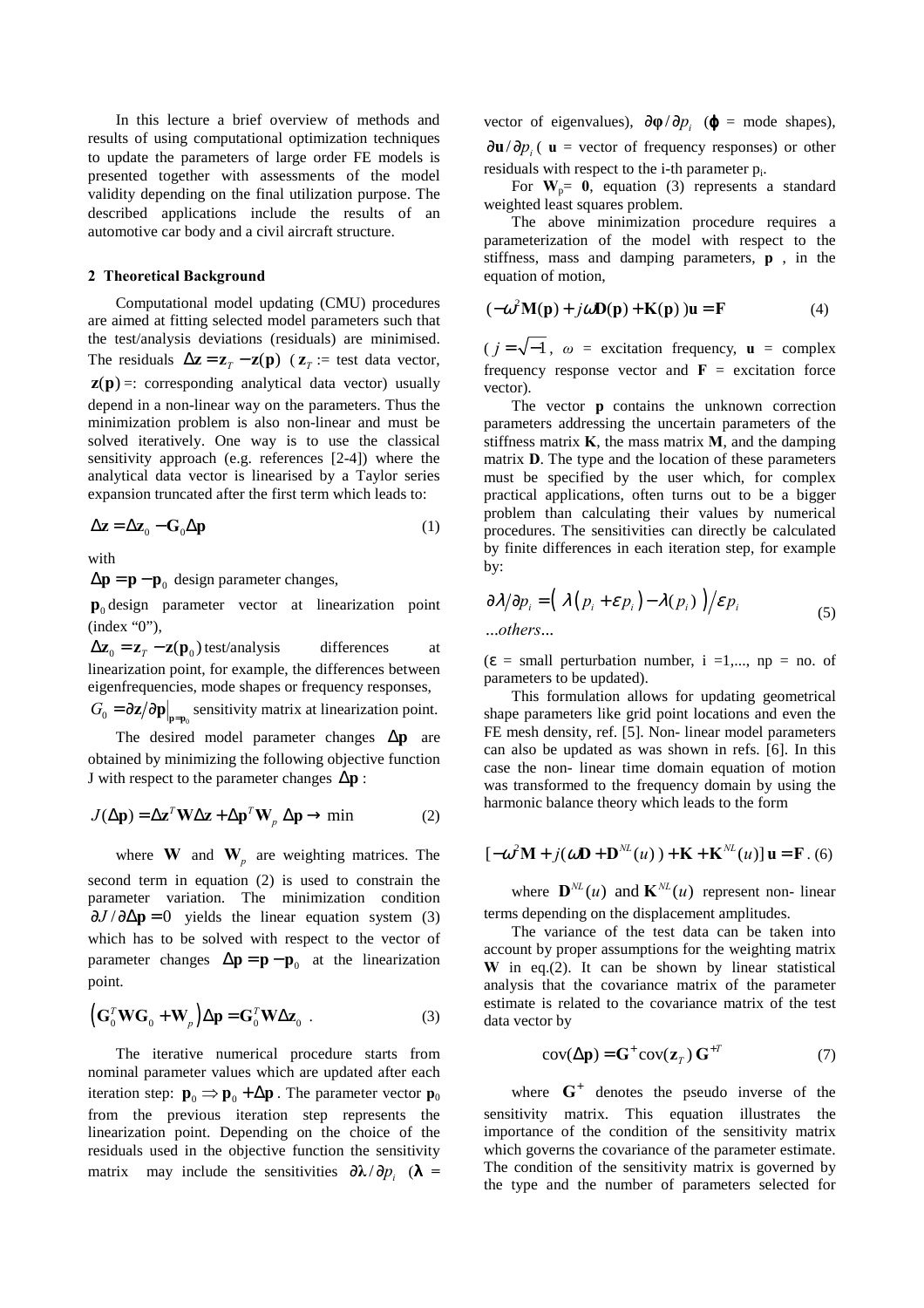updating. An unfavorable parameter selection may thus lead to meaningless parameter estimates.

Eq.(7) assumes that the sensitivity matrix represents a deterministic quantity. This assumption is in contrast to reality since the sensitivity matrix is also a function of the model parameters.

Procedures to take into account both the scatter of the test data as well as the scatter of the parameters are being developed at present and form a future direction in model updating and validation. Monte Carlo methods and the stochastic finite Element method introduced in ref. [7] may be used to simulate the response of the model due to stochastic modeling parameters.

Other techniques being under development are based on the assumption that test data and model parameters may be considered as fuzzy numbers which do not necessarily have to involve assumptions on statistical properties, ref. [8]. Instead membership functions are defined which denote the grade of membership of a parameter in a fuzzy subset.

The problem to solve the inverse fuzzy arithmetic problem, given the test data as fuzzy numbers and getting back the parameter values as fuzzy numbers, is at the beginning and represents a promising research direction. An example can be found in ref. [9].

## **3 Applications**

#### **3.1 Automotive Car Body**

A study supported by the German Automotive Industry, Working Group Structural Optimization and Acoustics, ref. [10], was aimed at validating the Finite Element model of a car body in white as shown in fig.1.

For keeping the inevitable uncertainties from the test side as small as possible a thorough test planning is essential. Utilizing the initial Finite Element model both measurement degrees of freedom and exciter positions are first determined based on the results of a numerical algorithm established on a linear independence criterion, ref. [11].

For complex industrial applications it may happen that computational model updating will not yield physically meaningful results for all chosen parameters in the first place. In such cases areas of the investigated system where severe modeling deficiencies exist can often be identified by sensitivity analysis, which forms an integral part of the updating algorithm. Dedicated remodeling of such areas can usually improve the situation, leading to a better basis for computational model updating.

Subsequent computational model updating may then lead to an improved correlation and a noticeable reduction of the test/analysis deviations over a broad frequency range. Fig. 2 for example shows the eigenfrequency deviations and MAC values describing the correlation of the mode shapes before and after computational model updating (MAC = 100% would mean perfect correlation).



Figure 1: FE model of a car body



**Figure 2:** Eigenfrequency deviations and MAC values before and after updating of a model of a car body

#### **3.2 Civil Aircraft**

A second large scale application is related to the validation of the FE-model of an aircraft structure as shown in fig.3. Deviation of analytical and experimental results is most often unavoidable due to the complexity of aircraft structures. The need to validate the analytical model is required within the aeroelastic stability certification process of civil aircraft. The analytical models have to satisfy high standards with regard to flutter calculations and windmilling certification calculations. Computational model updating of a large civil aircraft FE-model, ref. [12], are summarized in this lecture. After updating the results correlate well with the data from ground vibration test in the frequency range which was used in the objective function (active frequency range). The model's prediction capability was